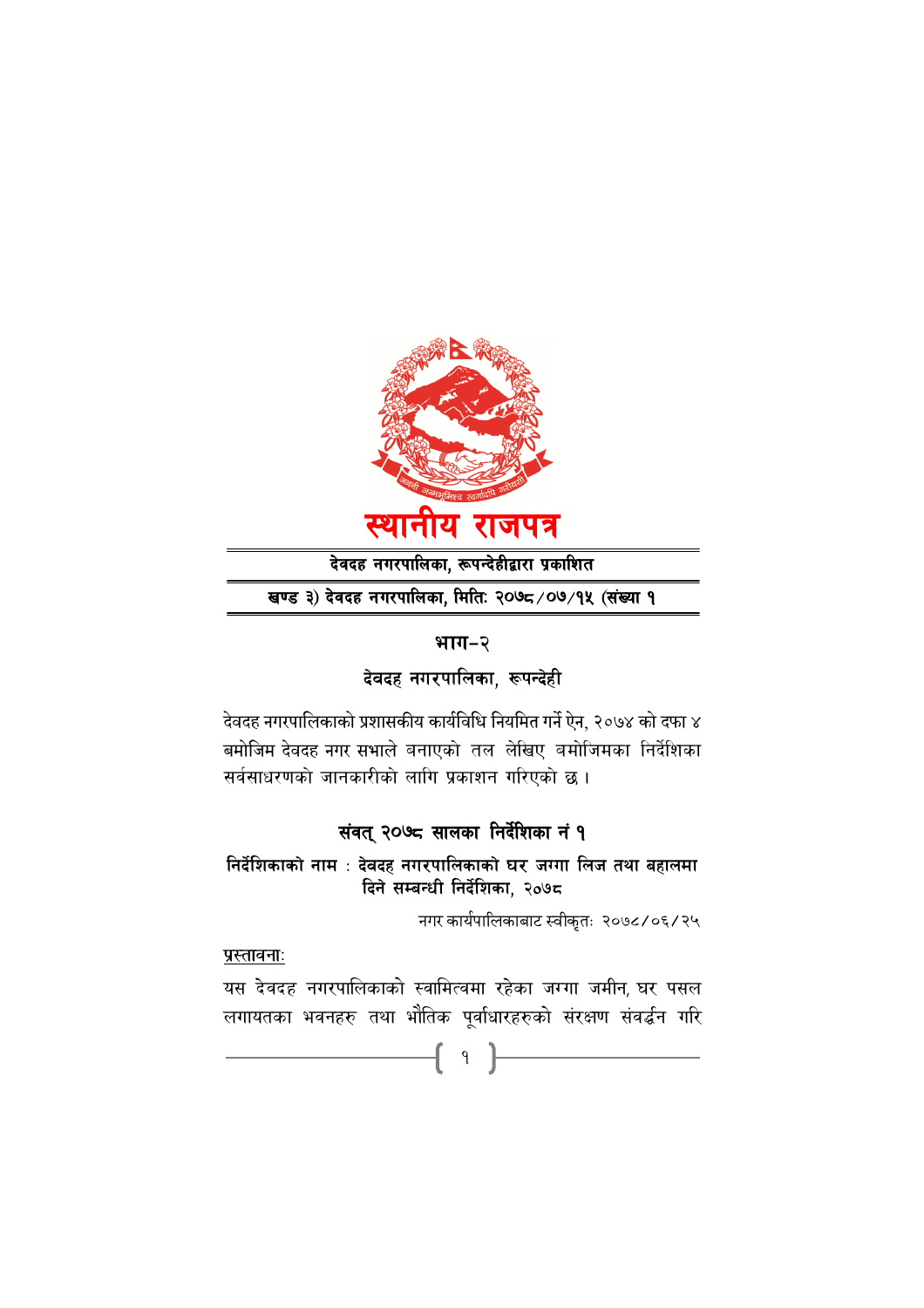नगरपालिकाको आय स्रोत वृद्धिका लागि लिज तथा वहालमा दिने प्रयोजनका लागि स्थानीय सरकार संचालन ऐन २०७४ को दफा १०२ को उपदफा (२) वमोजिम देवदह नगरकार्यपालिकाले यो निर्देशिका बनाईलागु गरेको छ ।

# परिच्छेदः-१ प्रारम्भिक

- संक्षिप्त नाम र प्रारम्भः ۹.
	- (१) यो निर्देशिकाको नाम "घर जग्गा लिज तथा बहाल निर्देशिका, २०७८" रहेको छ ।
	- (२) यो निर्देशिका स्थानीय राजपत्रमा प्रकाशन भएको मिति देखि लागु हुनेछ ।
- परिभाषा  $\mathcal{R}_{\bullet}$ 
	- (१) विषय वा प्रसंगले अर्को अर्थ नलागेमा यस निर्देशिकामा,
		- (क) "ऐन" भन्नाले स्थानीय सरकार संचालन ऐन २०७४ लाई सम्झनु पर्दछ ।
		- (ख) "नगरपालिका" भन्नाले देवदह नगरपालिकालाई सम्झनु पर्दछ।
		- (ग) "कार्यपालिका" भन्नाले देवदह नगरपालिकाको कार्यापालिकालाई सम्झनु पर्दछ ।
		- (घ) "कार्यालय" भन्नाले देवदह नगरपालिकाको कार्यालयलाई सम्झनु पर्दछ ।
		- (ङ) "घर जग्गा"भन्नाले देवदह नगरपालिकाको स्वामित्वमा रहेको घर, जग्गा सम्झनु पर्दछ ।

 $\{ \;\; : \;\; \}$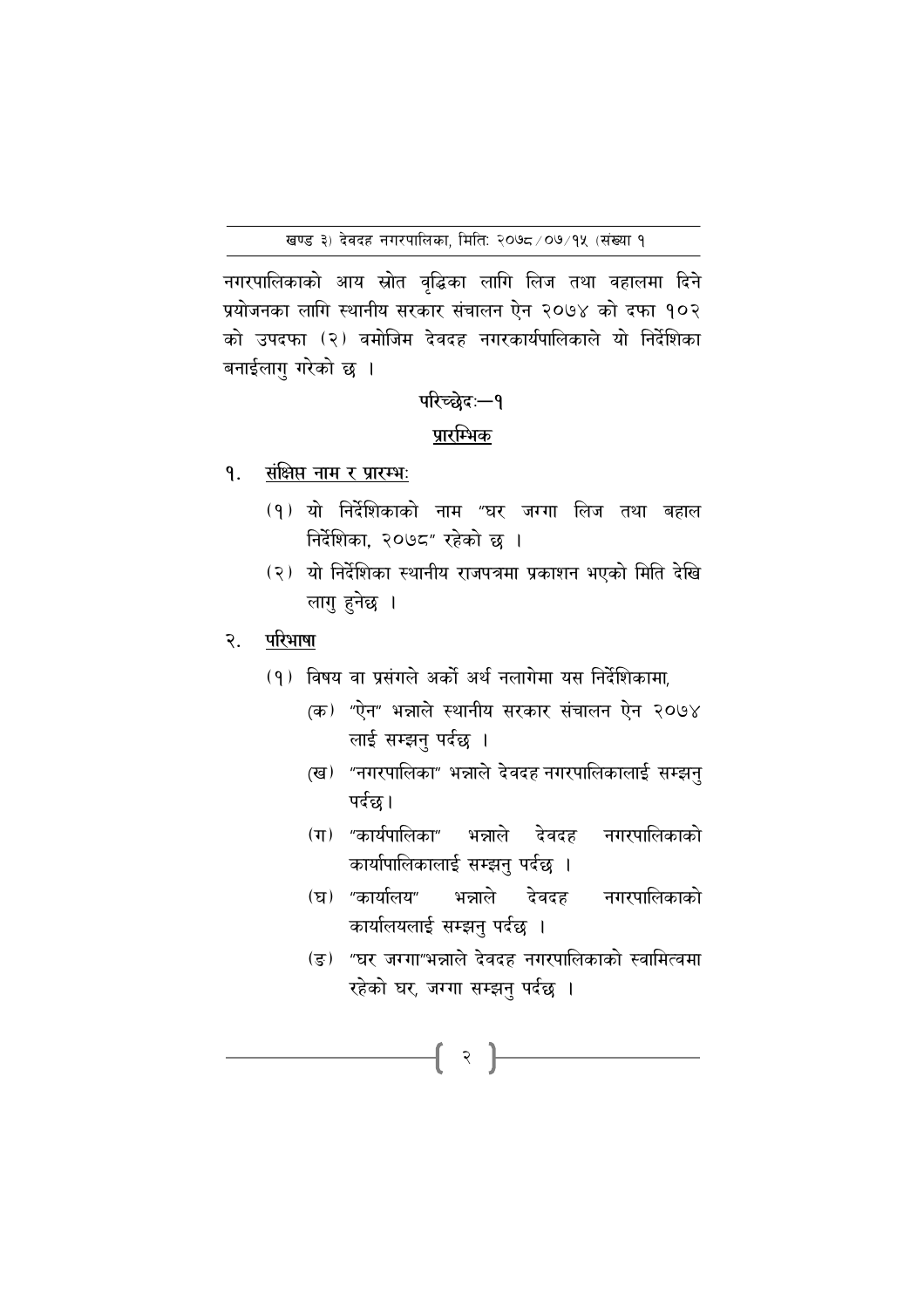- (च) "बहालवाला"भन्नाले देवदह नगरपालिकाको जग्गा लिज वा बहालमा लिइ बसेको ब्यक्ति फर्म कम्पनी र कानुन बमोजिम गठित अन्य संघ संस्था समेतलाई सम्झनु पर्दछ ।
- (छ) "पूर्व बहालवाला" भन्नाले यो निर्देशिका लागू हुन पूर्ब नगरपालिकासँग नगरपालिकाको घर जग्गा, पर्यटन, धार्मिक जग्गा, पसल कोठा बहालमा लिई बसेको ब्यक्ति, फर्म कम्पनी, संघ संस्था आदि सम्झनु पर्दछ।
- (ज) "वहाल" भन्नाले नगरपालिकाले तोकिदिएको घर जग्गाको लिज वा मासिक तथा बार्षिक शुल्क (भाडा) लाई सम्झनुपर्छ ।
- (झ) "सम्झौता" भन्नाले वहालमा बस्ने/ लिने  $\overline{\mathbf{v}}$ नगरपालिका बीच भएको सम्झौता बुझ्नु पर्दछ ।
- (ज) "नविकरण" भन्नाले सम्झौताको वार्षिक वा तोकेको अवधिको नबिकरण सम्झनुपर्छ ।
- (ट) "व्यवसाय" भन्नाले देवदह नगरपालिकाद्वारा वहाल सम्झौता गर्दा तोकिएको व्यवसाय सम्झनु पर्दछ ।
- (ठ) "आर्थिक वर्ष" भन्नाले श्रावण १ गते देखि शुरु भई आषाढ मसान्तमा समाप्त हुने बर्षलाइ सम्झनुपर्दछ।
- (ड) "सभा" भन्नाले नगरपालिकाको सभालाई संम्झनु पर्दछ ।
- (ढ) "प्रमुख" भन्नाले देवदह नगरपालिकाको नगर प्रमुखलाई सम्झनु पर्दछ ।
- (ण) "उप-प्रमुख" भन्नाले देवदह नगरपालिकाको नगर उप-प्रमुखलाई सम्झनु पर्दछ ।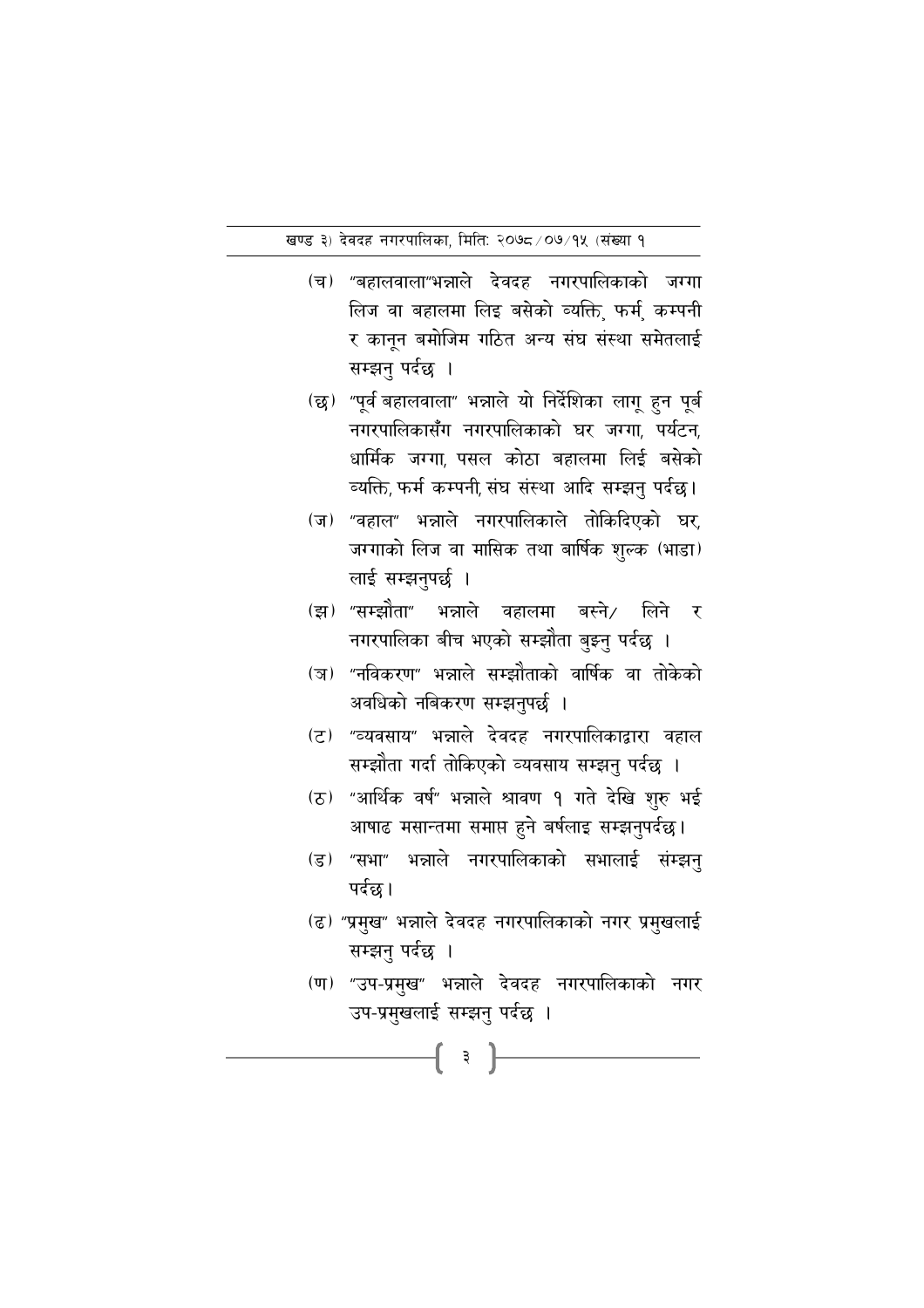- (त) "प्रमुख प्रशासकीय अधिकृत" भन्नाले नगरपालिकाको कार्यालयको प्रमुख अधिकृतको रुपमा काम गर्न खटाईएको कर्मचारीलाई सम्झनु पर्दछ ।
- (थ) "तोकिएको" "तोकिए वमोजिम" वा भन्नाले नगरपालिकाले समय समयमा निर्णय गरी तोकिएको वा तोकिए वमोजिम संम्झनु पर्दछ ।
- (द) "दररेट निर्धारण समिति" भन्नाले प्रत्येक आर्थिक वर्षमा घरजग्गा लिज, बहाल तथा चमेना गृह संचालनार्थ खाजा दर निर्धारण गर्ने समितलाई सम्झन पर्दछ ।
- निर्देशिकाको व्याख्याः  $\mathbf{B}$ 
	- (१) कुनै अधिकारीले यस निर्देशिकाको कुनै दफा प्रयोग गर्दा गरेको व्याख्याबाट कुनै वहालवालालाई मर्का परेमा निजले नगर कार्यपालिकासमक्ष निवेदन दिन सक्नेछ ।
	- (२) उपदफा(१) वमोजिम पर्न आएको निवेदनको सम्वन्धमा नगरकार्यपालिकाले गरेको व्याख्या अन्तिम हुनेछ ।

### परिच्छेद:-२

# घर जग्गा लिज तथा बहाल

- घर जग्गा लिज तथा वहाल व्यवस्था  $\mathsf{X}.$ 
	- (१) नगरपालिकाले यस निर्देशिकाको अधिनमा रहि आफ्नो स्वामित्वमा रहेको घर जग्गा लिज तथा वहालमा दिन सक्नेछ ।
	- (२) वहालमा दिदा वहालवाला संग रित पूर्वकको सम्झौता गरेर मात्र बहाल वा लिजमा दिइनेछ ।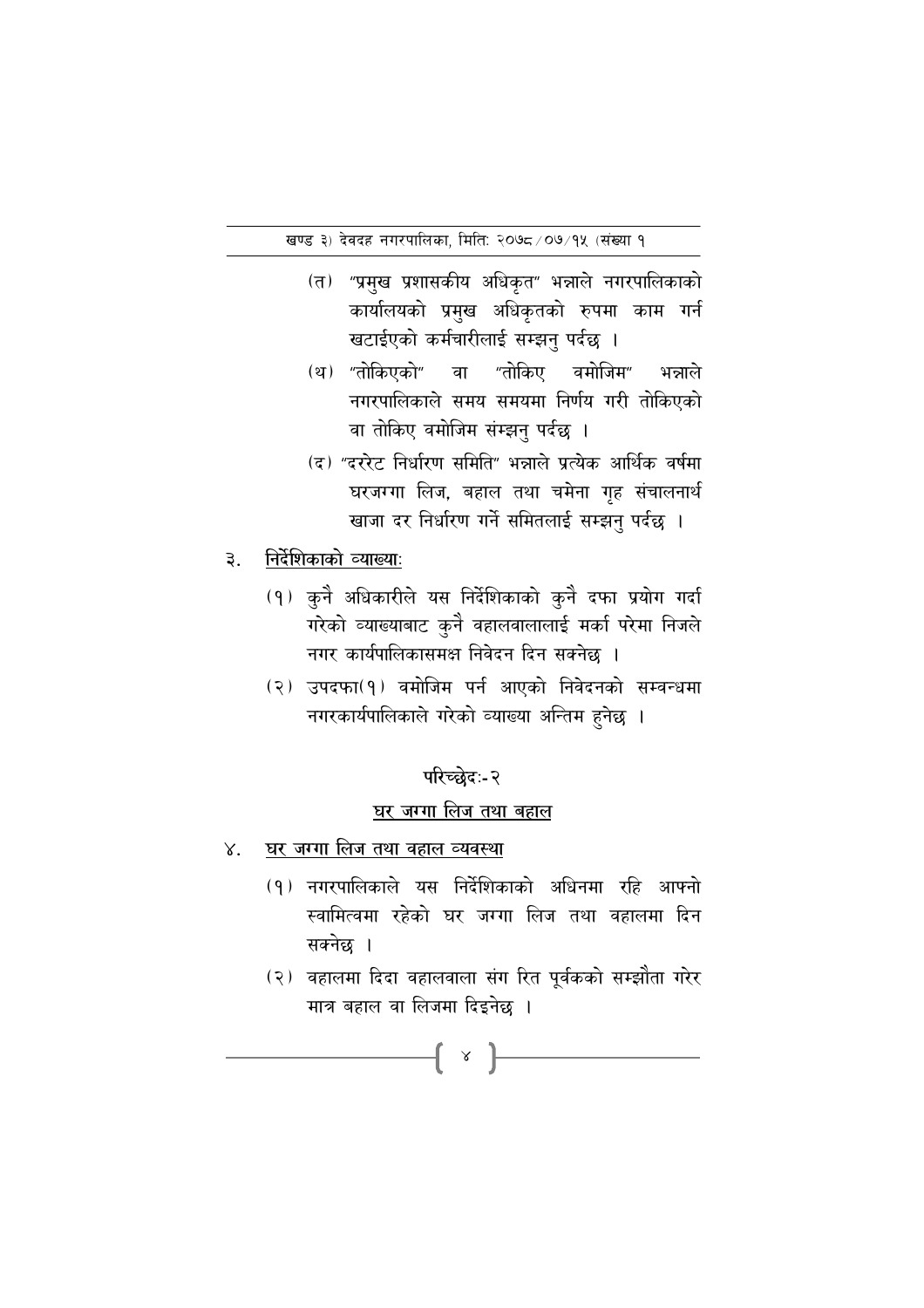- (३) बहालमा दिदा वढीमा ५ बर्ष र लिजमा दिदा वढीमा १५ बर्ष सम्मको सम्झौता गरि उपलव्ध गराईने छ ।
- (४) वातावरणीय तथा ध्वनी प्रदुषण हुने अन्य ब्यक्तीहरुलाई असर पार्ने लगायतका उद्योग ब्यबसाय संचालन गर्न पाउने गरि सम्झौता गरिने छैन । तर त्यस्ता व्यवसायहरुलाई कुनै निश्चित ठाउं तोकी संचालन गर्न दिन यस निर्देशिकाले रोक लगाएको मानिने छैन ।
- (५) वहालमा दिदा वहालमा लिने/दिने ब्यक्तीले उक्त सम्पत्तिको संरक्षण, सम्वर्द्धन र मर्मत सम्भार वारेमा प्रष्ट खुलाएको हुनु पर्ने ।
- (६) सम्झौता पत्रमा उल्लेख भएको पेशा व्यवसाय बाहेक अन्य पेशा व्यवसाय गर्न पाइने छैन । तर वहालवालाले पेशा व्यवसाय परिवर्तन गर्न चाहेमा नगरपलिकाको पूर्व स्विकृति लिई संचालन गर्न सक्नेछ ।
- (७) बहुद्देश्यीय भवनको भुँई तलामा कृषि र पर्यटनसँग सम्बन्धित हस्तकला आदि फर्म. कम्पनी र व्यक्तिले प्राथमिकता पाउने छन् । कृषि र पर्यटनसँग सम्बन्धित फर्मले आवेदन नदिएमा मात्र अरुलाई दिइनेछ ।
- (८) घरजग्गा लिज, बहाल तथा यस न.पा.मा संचालित चमेना गृहको खाना, खाजा नास्ताको दररेट सिफारिस गर्नको लागि देहाय बमोजिमको दररेट निर्धारण सिफारिस समिति रहनेछ ।

| प्रमुख प्रशासकीय अधिकृत    | संयोजक |
|----------------------------|--------|
| योजना शाखा प्रमुख          | सदस्य  |
| आर्थिक प्रशासन शाखा प्रमुख | सदस्य  |

—[ x ]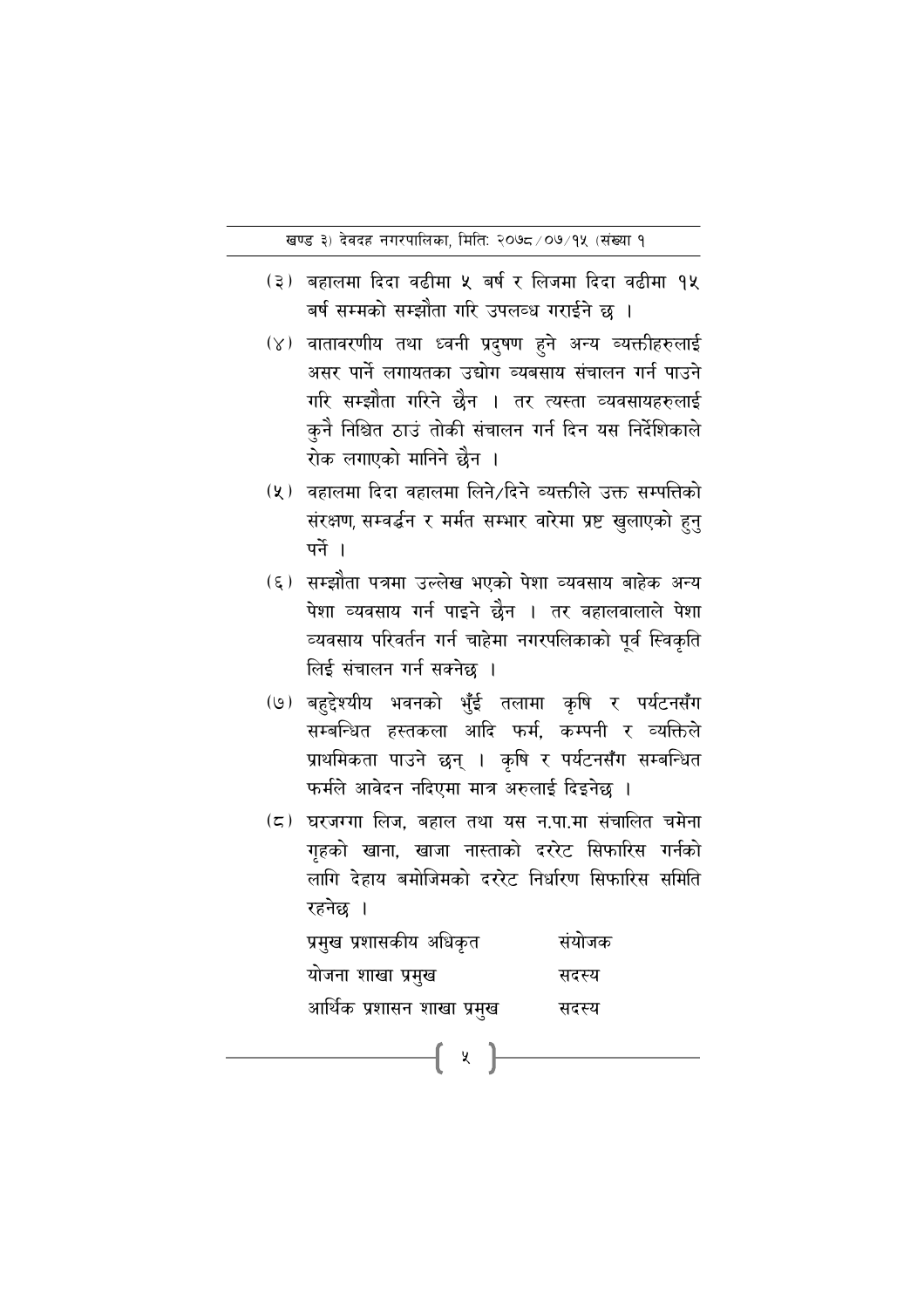| पूर्वाधार विकास शाखा प्रमुख | सदस्य      |
|-----------------------------|------------|
| राजश्व शाखा प्रमुख          | सदस्य सचिव |

- (९) नगरपालिकाले सूचना प्रकाशित गरी प्रचलित कानुनी प्रकृया पुऱ्याई वहालमा लगाउने छ ।
- (१०)वहाल तथा लिजमा दिने जग्गा घरको वहाल तथा लिज रकम परिच्छेद २ को बुँदा ४ (७) को दररेट निर्धारण समितिको सिफारिसको आधारमा नगरकार्यपालिकाले तोके वमोजिम हुनेछ।
- (११)नगरपालिकाले कुनै आवश्यक कार्य गर्न वा योजना/ आयोजना संचालन गर्न आवश्यक परेमा नगरपालिकाको आफ्नो प्रयोजनका लागि जग्गा, भवन लिज तथा भाडामा लिन सक्नेछ ।
- (१२)सरकारी वा अर्ध सरकारी, विश्वविद्यालय जस्ता निकायका लागि वहालमा दिनुपर्ने भएमा सोको हकमा नगर कार्यपालिकाको बैठकले तोके बमोजिमको दररेटमा वा निःशुल्क रुपमा पनि उपलब्ध गराउन सकिनेछ ।
- (१३)नगरपालिकाको चमेना गृहको हकमा नगरपालिकाले तोकेको दररेटमा चिया/ खाजा/ खाना उपलब्ध गराउने गरी प्रतिस्पर्धाको आधारमा चमेनागृह संचालनमा ल्याइनेछ। यसरी नगरपालिकाले तोकेको दररेटमा चिया/ खाजा/ खाना उपलब्ध गराउने संचालकलाई नगर कार्यपालिकाको निर्णय बमोजिम उक्त चमेनागृहको भाडामा छुट दिन सकिनेछ ।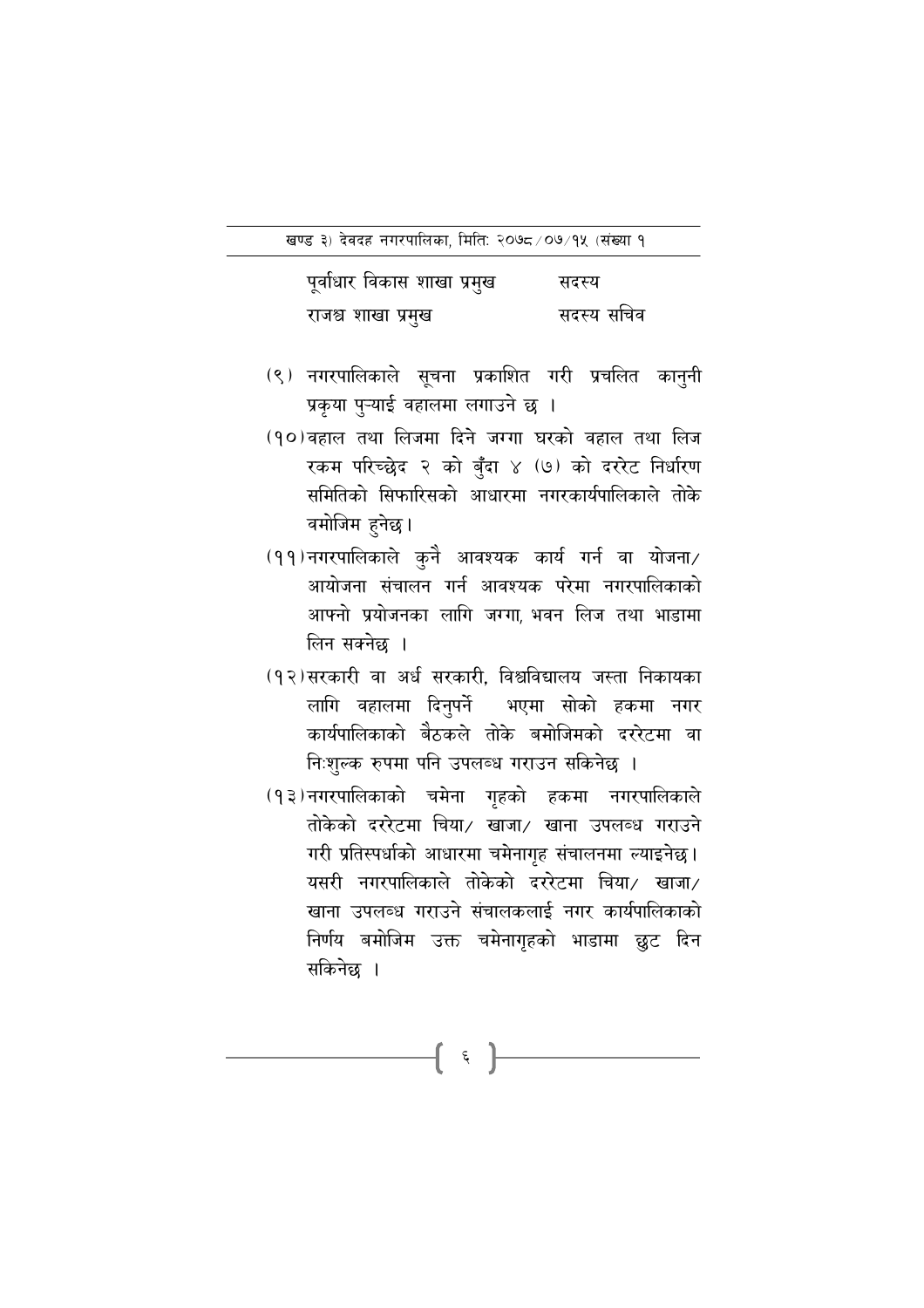- बहालमा लिनेले पालन गर्नु पर्ने शर्तहरुः'  $\mathbf{y}$ .
	- वहालमा लिने व्यक्तीले सम्झौतामा तोकिएको पेशा व्यवसाय क) संचालन गर्नु पर्नेछ ।
	- सम्झौतामा तोकिएको पेशा व्यवसाय परिवर्तन गर्नु परेमा ख) नगरपालिकामा निवदेन गरि अनुमति प्राप्त गरेर मात्र गर्नु पर्नेछ ।
	- वहाल तथा बत्ति पानीको महसुल सम्झौतामा तोकिएको  $\Pi$ मितिमा नगरपलिका वा नगरकार्यपालिकाले तोके बमोजिम गर्नु पर्नेछ ।
	- आफुले सम्झौता गरि लिएको घर पसल कोठामा स्वयम घ) आफुले वा आफ्नो परिवारले मात्र व्यवसाय संचालन गर्न पाउने गरि सम्झौता गरिनेछ । आफु खुसी अर्कोलाई दिएमा सम्झौता रद्ध हुनेछ ।
	- बहालमा दिदा कानूनले निषेध गरेको पेशा व्यवसाय गर्न ङ) दिइने छैन।
- जग्गा लिजमा लिने/दिने सम्बन्धी ब्यबस्थाः नगरपलिकाले जग्गा ६. लिजमा दिनु परेमा देहाए बमोजिम गर्नेछ ।
	- लिजमा लिने/दिने जग्गाको क्षेत्रफल तोकी लिजमा दिनु पर्ने क)
	- समय अवधी प्रष्ट किटान हुनु पर्नेछ । ख)
	- समयावधि समान्यता १५ बर्ष भन्दा बढि हुने छैन ।  $\Pi$
	- लिजमा दिएको जग्गामा भौतिकसंरचना निर्माण गर्दा घ) नगरपालिकाको स्वीकृत लिएर मात्र वनाउन पाउने शर्त उल्लेख गरेको हुनु पर्ने ।

 $\begin{bmatrix} \circ \end{bmatrix}$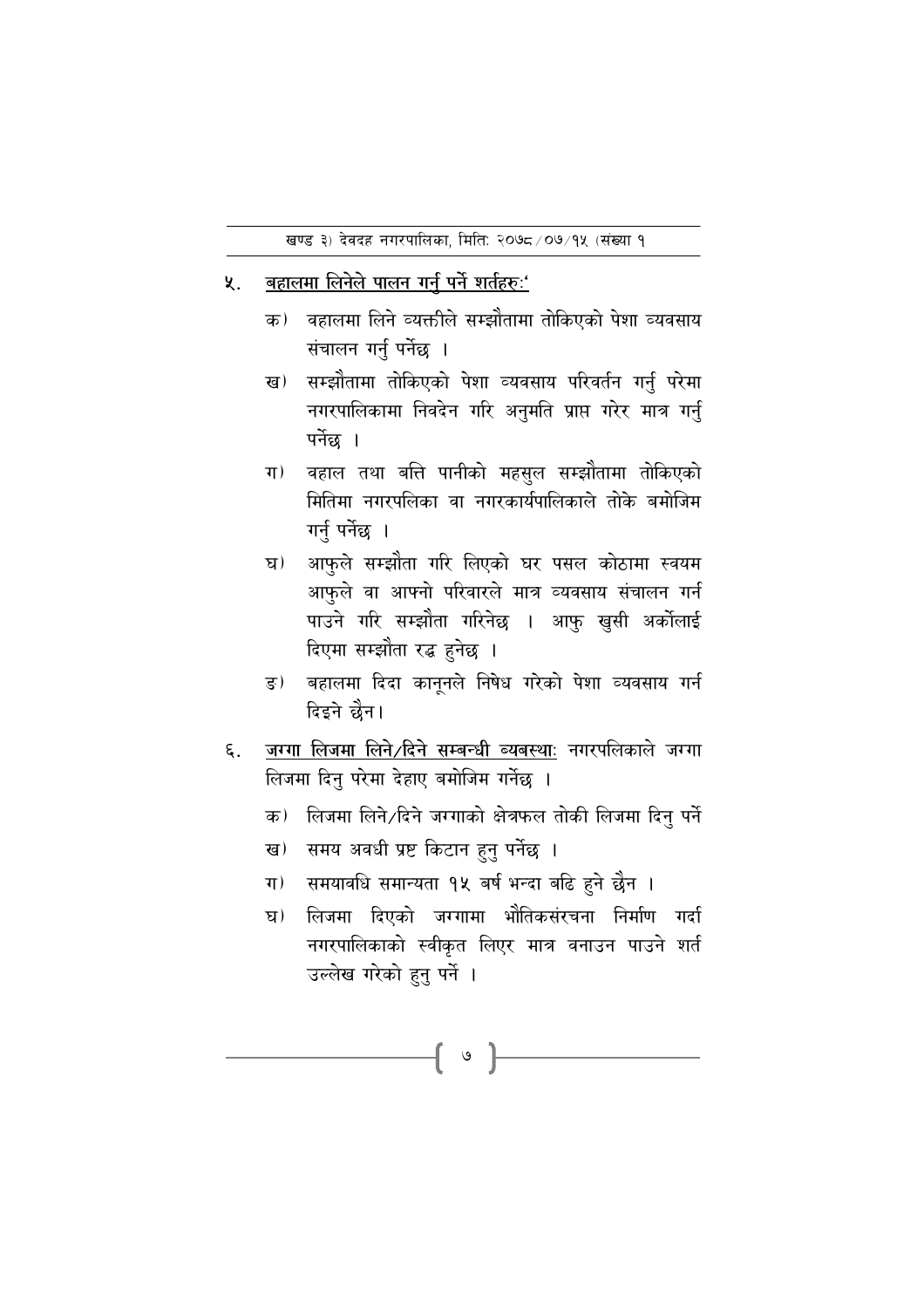<u>दः)</u> नगरपालिका लाई आवश्यक परेमा वा लिजमा लिनेले गैर कानूनी पेशा व्यवसाय संचालन गरेमा वा तोकिएको मापदण्ड विपरित घर निर्माण गरेमा जुनसुकै वखत खाली गराउन सक्ने शर्त उल्लेख हुनु पर्ने ।

### परिच्छेदः-३

# <u>सम्झौता उल्लंघन गरेमा वा अटेर गरेमा हुने दण्ड जरिवाना</u>

- कुनै वहालवालाले वहाल सम्झौताको शर्त उल्लङ्घन गरेमा वा यो ७. निर्देशिका विपरित कार्य गरेमा देहाए बमोजिमको दण्ड जरिवाना गर्न सकिनेछ ।
	- (१) वहालवालाले सम्झौतामा तोकिएको समयमा वहाल वा विद्युत पानीको महसुल नवुझाएमा पहिलो १ महिना सम्म वहालको ५% जरिवाना असुल उपर गरिनेछ । दोश्रो महिनाकोलागि १०% र तेश्रो महिना वा सो भन्दा बढि अबधीको लागि २५% का दरले जरिवाना असुल उपर गरिनेछ । ६ महिना सम्म पनि बहाल नबुझाएमा बाँकी वहाल रकम तथा यस निर्देशिका बमोजिम लाग्ने जरिवाना असुल उपर गरि वहाल सम्झौता रद्ध गरि वहाल कोठा प्रहरी प्रशासनको रोहवरमा ताला लगाई आफ्नो कब्जामा लिइनेछ ।
	- (२) वहालवालाले आफुले सम्झौता गरि लिएको कोठामा आफुले पेशा व्यवसाय नगरी अरु ब्यक्तिलाई वढी बहाल लिई वा नलिई जुनसुकै व्यहोराले पनि अन्य व्यक्तिलाई पेशा व्यवसाय गर्न वा वस्न दिएको थाहा हुन आएमा तुरुन्त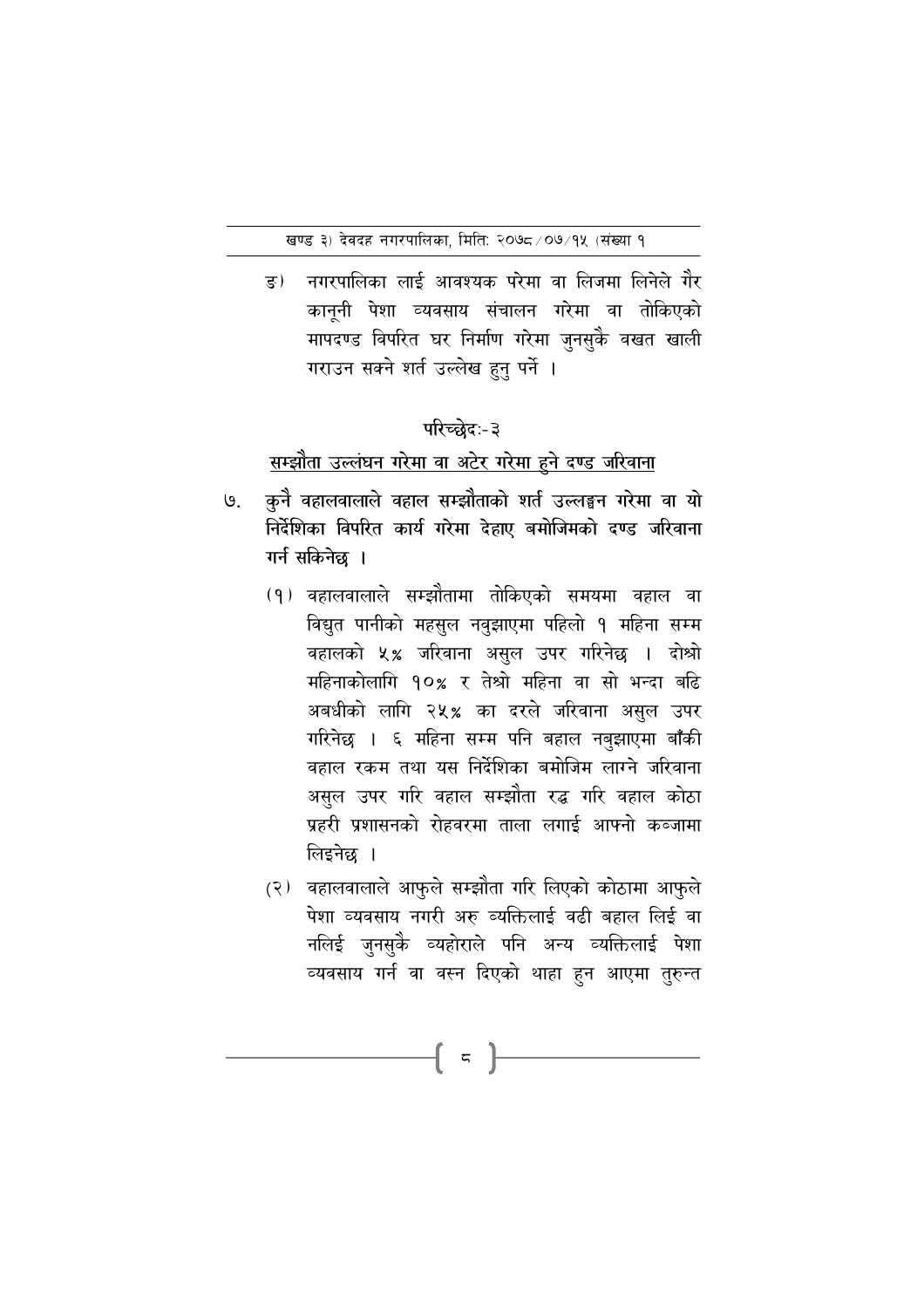निजलाई हटाई धरौटी रकम जफत गरी कब्जामा लिइनेछ।

- ३) वहालमा लिने व्यक्तिले सम्झौता अनुसारको शर्त विपरित पेशा व्यवसाय गरेमा र सो व्यवसाय जनमानसमा असर गर्ने प्रकृतिको र गैरकानूनी भएमा धरौटी रकम जफत गरी प्रचलित कानुन बमोजिम कारबाही हुनेछ ।
- (x) यी माथीको निर्देशिकाको व्यवस्था जग्गा लिजको सम्वन्धमा समेत लागू हुनेछ ।

# परिच्छद-४

### नामसारी तथा ब्यबसाय परिबर्तन सम्बन्धि ब्यबस्था

- सम्झौता गरि वहाल वा लिजमा घर जग्गा लिने व्यक्तीलाई सो ζ. घरजग्गा आवश्यक नपरी वा कुनै कारणवस लिज वा वहालमा लिएको घर,कोठा,पसल, जग्गा नामसारी गरि कुनै अर्को व्यक्तिलाई दिन चाहेमा देहाए बमोजिम गर्नु पर्नेछ ।
	- (१) नामसारी गर्नु पर्ने कारण खोली नगरपालिकामा संयुक्त निबेदन दिनु पर्नेछ ।
	- (२) नामसारीको निवेदन पर्न आएमा सो कोठा नामसारी गरि पाउने व्यक्तीको नाममा सम्झौता गरि दिन उचित ठानेमा यस निर्देशिका बमोजिम तोकिएको दस्तुर लिई नामसारी गरिनेछ ।
	- (३) सम्झौतामा तोकिएको व्यवसाय वा पेशा परिवर्तन गर्नु परेमा नगरपलिकामा निवेदन दिई अनुमति प्राप्त गरि पेशा परिवर्त

९  $\vert$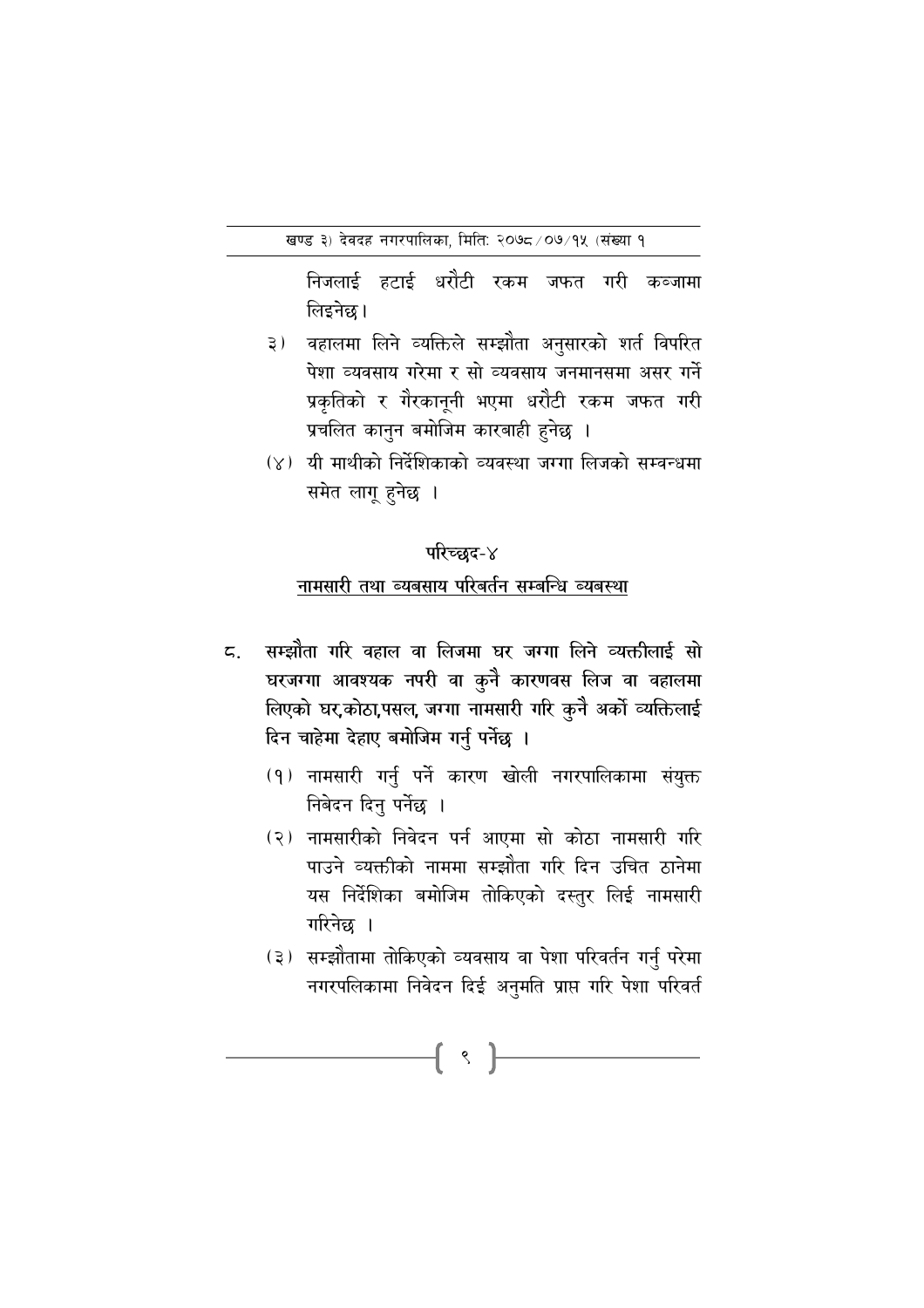गर्न सकिनेछ। त्यसरी पेशा परिवर्तन गर्दा परिवर्तन र नामसारी दस्तुर नगरपालिकाले तोकेको दस्तूर लाग्नेछ ।

#### वहाल दर तथा सम्झौता नविकरण सम्बन्धि ब्यबस्थाः' ९.

- (१) वहाल दर नगरपालिको नगरकार्यपालिका बैंठकले मापदण्ड अनुसार निर्धारण गरे बमोजिम हुनेछ ।
- (२) सम्झौता अवधि समाप्त भए पछि पुनः सम्झौता गरि, सम्झौता नविकरण गरिनेछ ।
- (३) वहाल दर/रेटमा वृद्धि गर्नु परेमा नगरपालिकाको कार्यपालिका बैठकको निर्णय अनुसार हुनेछ । सो को सूचना वहालवाला लाईदिनु पर्नेछ । त्यसरी सुचना दिदा एक महिना अगाडी दिनु पर्नेछ । अर्थात सूचना दिएको अर्को महिना देखि वहाल वृद्धि भएको मनिनेछ ।
- (४) वहाल वृद्धि गर्दा वहालमा लिएको १ वर्ष अगावे वृद्धि गरिने छैन र वृद्धि गर्दा वजार दरलाई आधार लिई उपयुक्तताका आधारमा गरिनेछ ।
- (५) वार्षिक रुपमा एकमुष्ठ वहाल रकम वुझाउने वहालवालालाई वहालको १०% छुट दिइनेछ ।

### परिच्छेद-५

### पूर्व वहालवाला सम्वन्धि व्यवस्था

- १०. पूर्व वहालवाला सम्वन्धि व्यवस्थाः
	- (१) यो निर्देशिका लागू हुन पूर्व वसी आएका वहालवालाले यो निर्देशिका लागू भए पछि यस निर्देशिका वमोजिम सम्झौता गर्न आउनका लागि नगरपालिकाले ३५ दिनको समय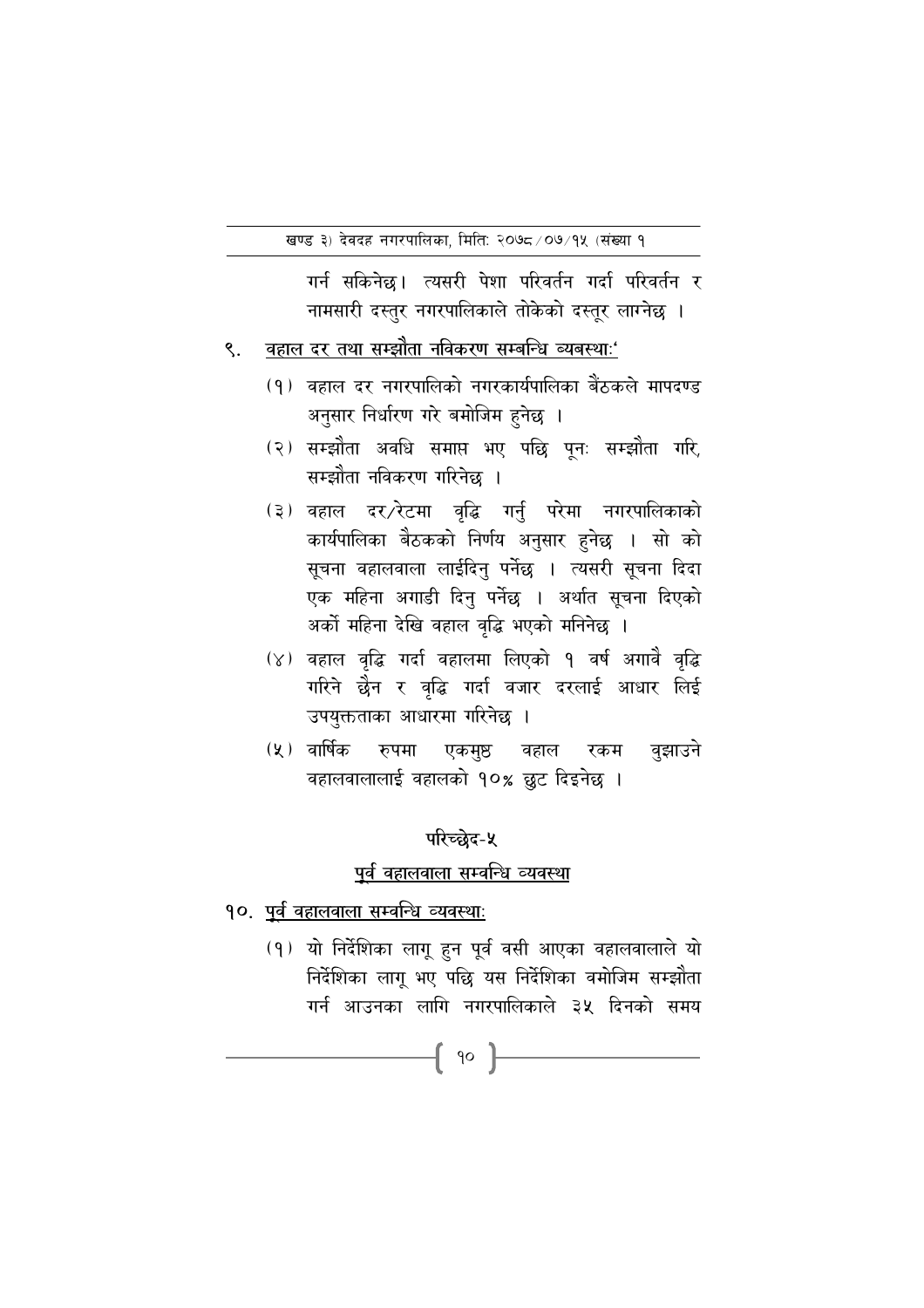तोकी सार्बजनिक सुचना जारी गर्नेछ । सो सुचनाको अवधि भित्र आई यो निर्देशिका बमोजिम वहालवालाले सम्झौता गर्नु पर्नेछ । सम्झौता गर्न नआउने वहालवालालाई निर्देशिकाको दफा ७(१)अनुसारको कार्बाही गरि घर, कोठा, सटर वा जमिनबाट खाली गराइनेछ ।

(२) यस पूर्व कुनै बहालवालाले जग्गा घर वहालमा लिई अर्को व्यक्तीलाई पेशा व्यवसाय गर्न दिएको भए हाल वसी रहेको व्यक्तीको नाममा वहाल स्वीकृत गरिनेछ र त्यसका लागि नगरपालिकाले उचित समय दिई सूचना जारी गर्नेछ । सो समय भित्र आफ्नो प्रमाण सहित आई सम्झौता गर्नु पर्नेछ। तर त्यसरी सूचना दिदा पूर्व वहालवालालाई सफाइ पेश गर्ने मौका दिइनेछ ।

# परिच्छेद-६ आदेश उपरको सुनुवाई सम्वन्धि व्यवस्था

- ११. आदेश उपरको सुनुवाई सम्बन्धि व्यवस्था:
	- (१) यस निर्देशिकाअन्तर्गत नगरपालिकाले दिएको आदेश वा कारवाहीमा चित्त नबझेमा वहालवाला व्यक्तिले नगरपालिकामा उजुरी दिन सक्नेछ ।
	- (२) उजुरीको सुनुवाई कार्यपालिकाको वैठकमा हुने छ र सो वैठकले गरेको सुनुवाई तथा निर्णय अन्तिम हुनेछ ।

{ 99 }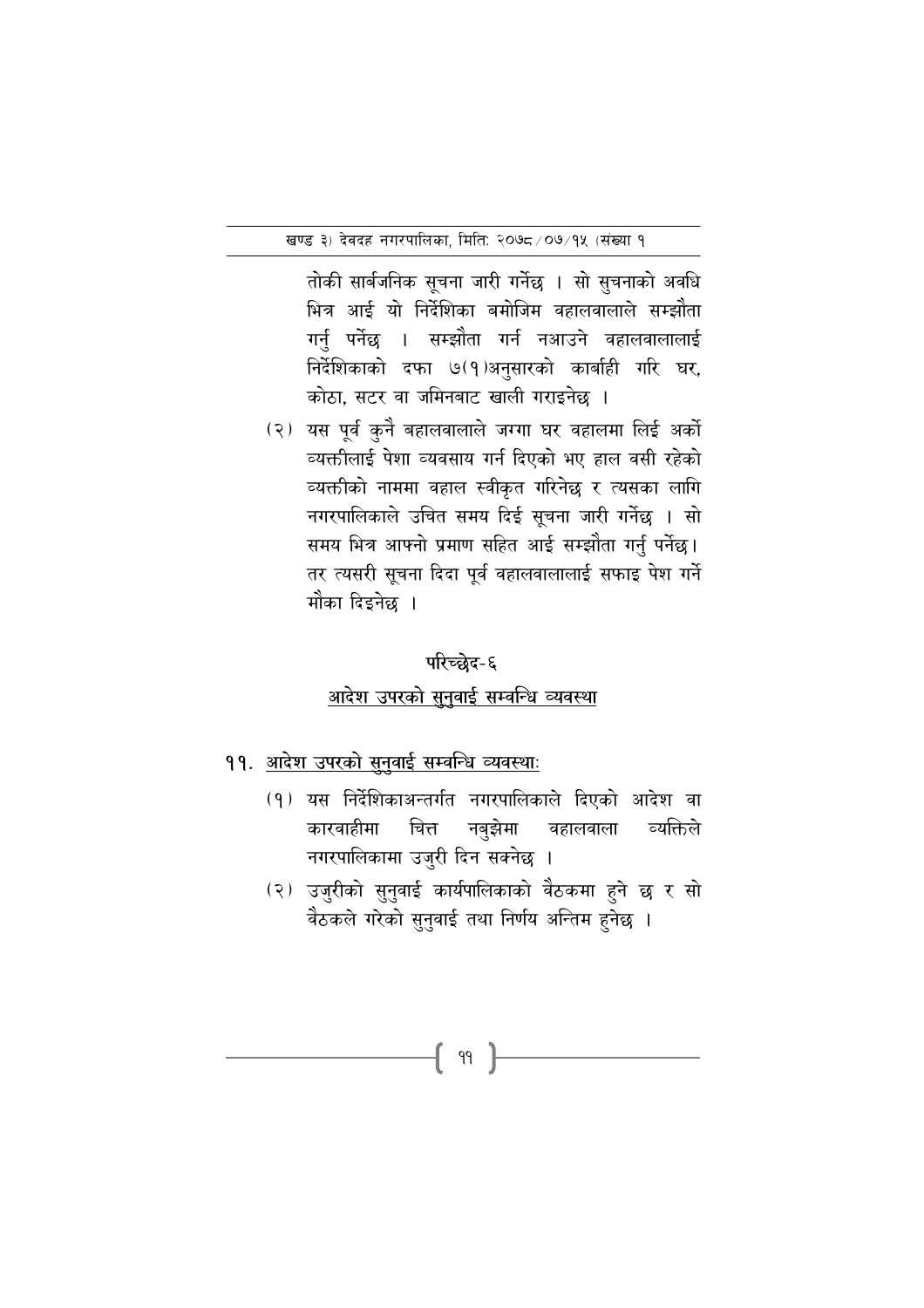# परिच्छेद-७

### बिबिध

- १२. यो निर्देशिकाको परिपालना र कार्यन्वयनका लागि नगरपालिकाले उपयुक्त आदेश निर्देशन जारी गर्न सक्नेछ ।
- १३. यो निर्देशिका प्रचलित नेपाल कानून वा नियमावलीसँग बाझिएमा, बाझिएको हद सम्म अमान्य हुनेछ ।
- १४. बहाल सम्झौतामा हस्ताक्षरः- नगरपालिकाको तर्फबाट बहाल सम्झौतामा दस्तखत प्रमुख प्रशासकीय अधिकृत वा निजले अख्तियार प्रदान गरिएको अधिकृतस्तरको कर्मचारीले गर्न सक्नेछ ।
- १५. सरकारी संघ संस्थाको हकमा आवश्यकताको आधारमा तोकिएको दररेटमा नघट्ने गरी नगर कार्यपालिकाबाट निर्णय गरि निश्चित समयका लागि करार सम्झौता गरि दिन सकिनेछ ।

{ 9? }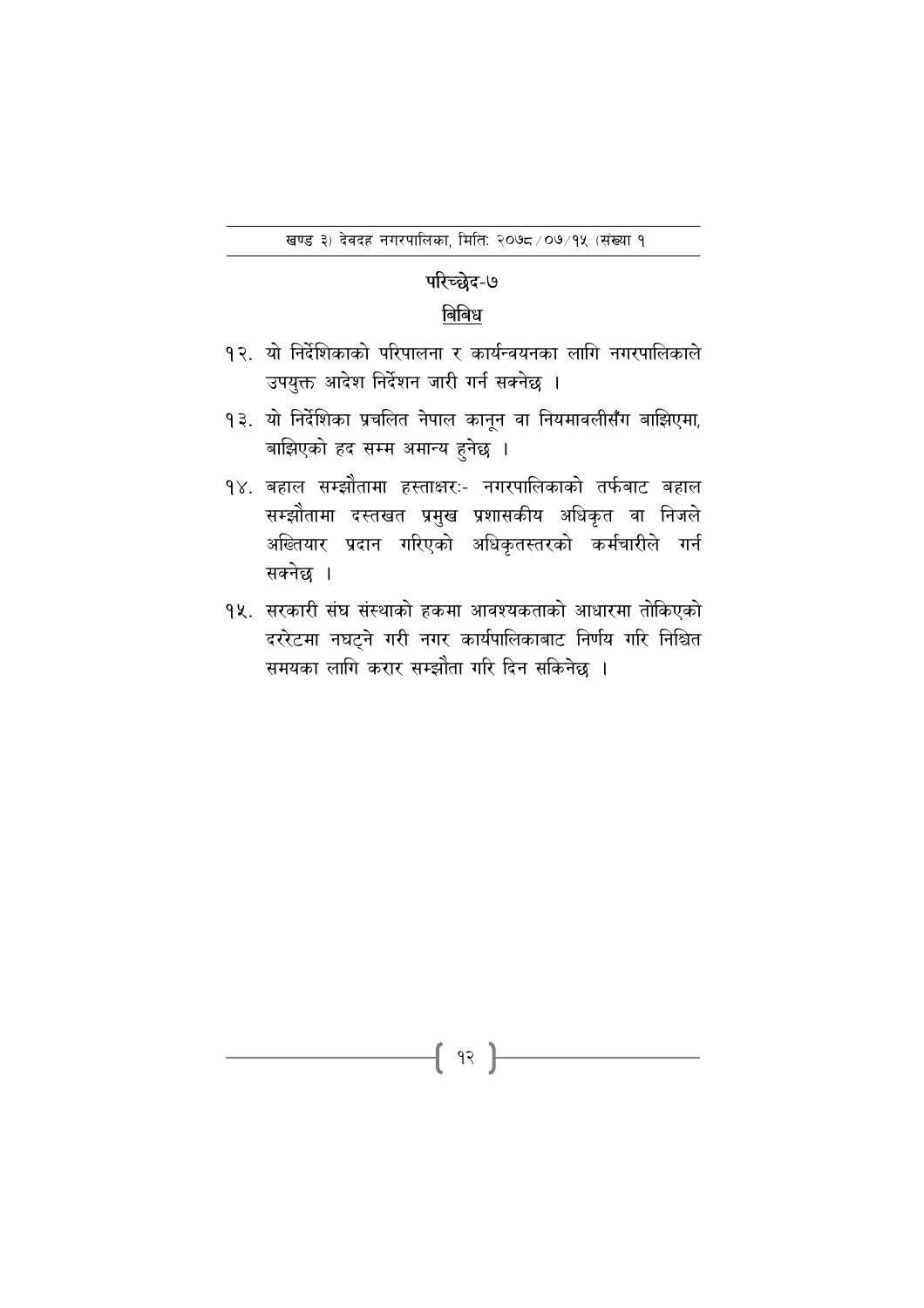# अनुसूची - १

### सम्झौता पत्रको हाँचा

देवदह नगर कार्यपालिकाको कार्यालय (घर जग्गा लिखितम जि. रुपन्देही स्वामित्ववाला) जसलाई यस पछि यस लिखतमा प्रथम पक्ष भनि सम्बोधन गरिएको छ र जि................ बस्ने ................. को छोरा बर्ष ............... को ............. (बहाल लिज वाला) जसलाई यस पछि यस लिखतमा दोश्रो पक्ष भनि सम्बोधन गरिएको छ । दुइ पक्ष बिच प्रथम पक्षको हक स्वामित्वको ............ कि.नं. ......... को जग्गा घर पसलकोठा बहाल/लिजमा दिने लिने सम्बन्धमा निम्नलिखित शर्तहरु परस्पर पालना गर्ने गरि यो शर्त करार किनाराका साक्षीका रोहबरमा नगरकार्यपालिका कार्यालयमा बसी लेखी लेखाई सहिछाप गरि एक/एक प्रति लियौे∕दियौ ।

### शर्तहरु

- $9)$ यो शर्त करार मिति ................... देखि मिति .................. सम्म बहाल रहने छ ।
- प्रथम पक्षको हक स्वमित्वको कि.नं. ...... को जग्गा, घर, पसल कोठा नं.  $\overline{z}$ ) ........... मासिक बहाल रु. ......... लिने बुझाउने गरि दोश्रो पक्षले बहालमा लिने र प्रथम पक्षले दिने गरि यो शर्त करार भएको छ ।
- बहालमा बस्दाका अबस्थाको बिद्युत महसुल पानीको महसुलदोश्रो पक्ष  $\mathfrak{Z}$ ) आफैले बझाउन पर्नेछ ।
- उक्त जग्गा,घर कोठामा -...... (पेशाको प्रकृति लेखे)-.......दोश्रो पक्षले.पेशा  $X)$ ब्यबसाय गर्ने सहमती भएको छ ।
- उक्त जग्गा पसल कोठामा बहालवाला र निजको परिवारले मात्र  $\mathbf{y}$ ) (तोकिएका) पेशा ब्यबसाय गर्न पाउने छन ।
- बहालमा बस्दा उक्त घर जग्गा पसल कोठालाई तोडफोड गरि बिगार्न  $\xi$ ) भत्काउन वा आकृतिमा परिबर्तन गर्न पाइने छैन ।
- मासिक बहाल प्रत्येक महिना समाप्त भएको दोश्रो दिन नगरपालिकामा वा ৩) नगरपालिकाले तोकेको बैंकमा न.पा.को बैंक खातामा दाखिल गरि सो को भौचर न.पा.मा पेश गर्ने छु ।